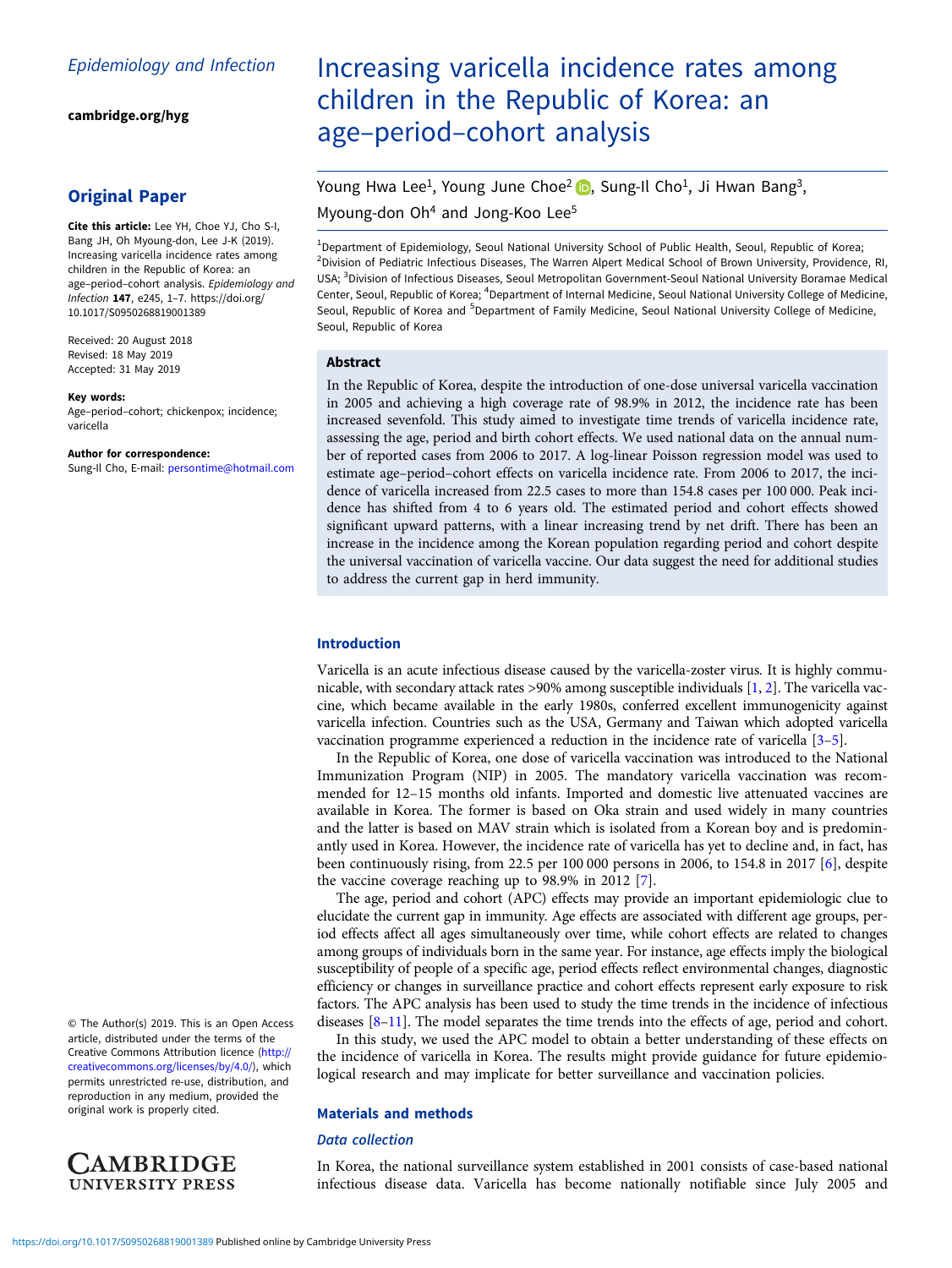reporting is mandatory in which medical doctor, an oriental medical doctor and the head of the public health centre or commander of a unit belonging to the Army, Navy or Air Force are obliged to report the incidence of the disease. The obliged have to immediately report a confirmed or probable case to the head of competent public health centre and then the case was finally reported to the Korea Center for Infectious Disease Control and Prevention (KCDC) through the web-based reporting system. In this study, to use full-year data on the annual varicella incidence, we obtained the National Notifiable Disease Surveillance System data from January 2006 to December 2017. Population statistics were available from the Korean National Statistics Office. The person-years of observation were tabulated into 1-year classes for ages 0–12 and for the calendar period 2006–2017.

### Statistical analysis

The APC model was used to estimate the age, period and cohort effects. The standard APC model assumes that the observed number of varicella infections follows a Poisson distribution and that the incidence rates are a multiplicative function of age, cohort and period, such that the logarithm of the rates is an additive function of the parameters [[12](#page-6-0)–[15\]](#page-6-0). The log age-specific rate  $\lambda$  (a,p) at age a in period p for people in cohort  $c = p-a$  is as follows:

$$
\log[\lambda(a, p)] = f(a) + g(p) + h(c),
$$

where  $a$ ,  $p$  and  $c$  denote the mean age, period and cohort, respectively, for the observational units and  $f$ ,  $g$  and  $h$  are parametric functions. The exact linear dependence of the regression variables  $(c = p - a)$  causes identifiability problem [[15\]](#page-6-0). To decompose these three components into linear and non-linear parts and to obtain estimable functions such as the log-linear trend by period and cohort, we adopted the APC models proposed by Rosenberg [[16](#page-6-0)], and conducted APC analysis by the APC Web Tool [\[17](#page-6-0)].

This online web tool provides 'net drift', indicates the annual percentage change of the expected age-adjusted rates over time (period and cohort); 'local drift', the annual percentage change of the expected age-specific rates over time; 'longitudinal age curve', the expected age-specific rates in reference cohort adjusted for period effects; 'period (or cohort) rate ratio (RR)', the age-adjusted relative risk in each period (or cohort) vs. to reference one. The corresponding Wald test was used to determine significance.

#### Ethics statement

The present study protocol was reviewed and approved by the Research Ethics Board of the Seoul National University (IRB No. E-1609-030-789).

## Results

# Descriptive data

Varicella incidence and age-standardised incidence rates have shown a diagonally upward trend between 2006 and 2017 ([Fig. 1a\)](#page-2-0). The incidence rate stratified by period also increased for almost all age groups (0–12 years old). The rates peaked between ages 4 and 6 years and we observed a drop-off in older ages [\(Fig. 1b](#page-2-0)).

An increasing tendency of higher varicella incidence rates with later periods was determined for each age group [\(Fig. 2a\)](#page-3-0). The peak of incidence rate shifted from 4 years of age during 2006– 2009, to 5 during 2010–2012, and to 6 during 2013–2017 (except in 2016), reflecting an age shift. The cohort curves also showed an increasing trend with later birth cohorts, especially in ages 5 and 6 years [\(Fig. 2b](#page-3-0)). The age-specific rates were proportional to both period and birth cohorts.

#### Age–period–cohort analysis

The age, period and cohort effects are presented in [Figures 3](#page-4-0) and [4.](#page-5-0) The longitudinal age curve of varicella incidence rate displays the risk increased to peak at the ages 6–7 years and then declined thereafter ([Fig. 3](#page-4-0)). The net drift, which indicates the annual percentage change of the estimated age-adjusted rates over time, was 17.4 and the curves of local drift, which reflect the annual percentage change of the estimated age-specific rates over time, showed an upward trend with a peak at the age of 10–11 years.

The estimated period and cohort RRs showed similar increasing patterns; however, period RR was dramatically elevated in 2017 while cohort RR slightly decreased after the year 2015 ([Fig. 4](#page-5-0)).

Wald tests suggested both period and cohort effects were statistically significant  $(P < 0.05$  for all).

#### **Discussion**

Despite the implementation of the universal varicella vaccination programme in July 2005, there was an increase in the incidence rate of varicella between 2006 and 2017 in Korea. Our finding demonstrated that the period and cohort effects showed an upward trend and the age peak in the incidence rate shifting from 4 to 6 years old. This may indicate that a universal one-dose varicella vaccination in Korea has not been successful in preventing varicella zoster virus.

These findings contradict the observations in other countries. In the USA, routine one-dose vaccination of all children between the ages of 12 and 18 months was implemented in 1996 and has resulted in decreases in the incidence from 1.1–3.8 cases per 1000 population between 1990 and 1994 to 0.3–1.0 cases between 1999 and 2001 [\[3\]](#page-6-0). The vaccine effectiveness of one-dose vaccination was estimated to be 85% (95% CI 78-90%;  $P < 0.001$ ) [\[18](#page-6-0)]. Elsewhere, introduction of one-dose vaccine to the NIPs has led to decreases in the incidence even when vaccination coverage is suboptimal. In Germany, where a routine varicella vaccination programme was introduced in 2004, vaccination coverage between 2006 and 2011 was only 38–68%, whereas the number of cases decreased by 67%: from 6.6 per 1000 patients in 2006–2007 to 2.2 in 2010–2011 [\[4\]](#page-6-0). In Taiwan, implementation of a national free vaccination programme led to an increase of vaccination coverage from <10% before 2003 to 80% in 2004; in addition, there was a decrease in the age-standardised incidence rates from 7.2 in 2004 to 3.2 cases per 1000 person-years in 2008 [[5](#page-6-0)].

Our data may be explained by primary and/or secondary vaccine failure. Primary failure relates to the failed mounting of the immune system to produce antibodies initially [\[19](#page-6-0)]. A prospective case-based study conducted from 2006 to 2007 in Korea showed almost no impact of varicella vaccine introduction, possibly due to insufficient immunogenicity of vaccine based on MAV strain [\[20](#page-6-0)]. The vaccine immunogenicity estimated in the case–control study was 54% (95% CI 0.1–2.1), and the classical fluorescent antibody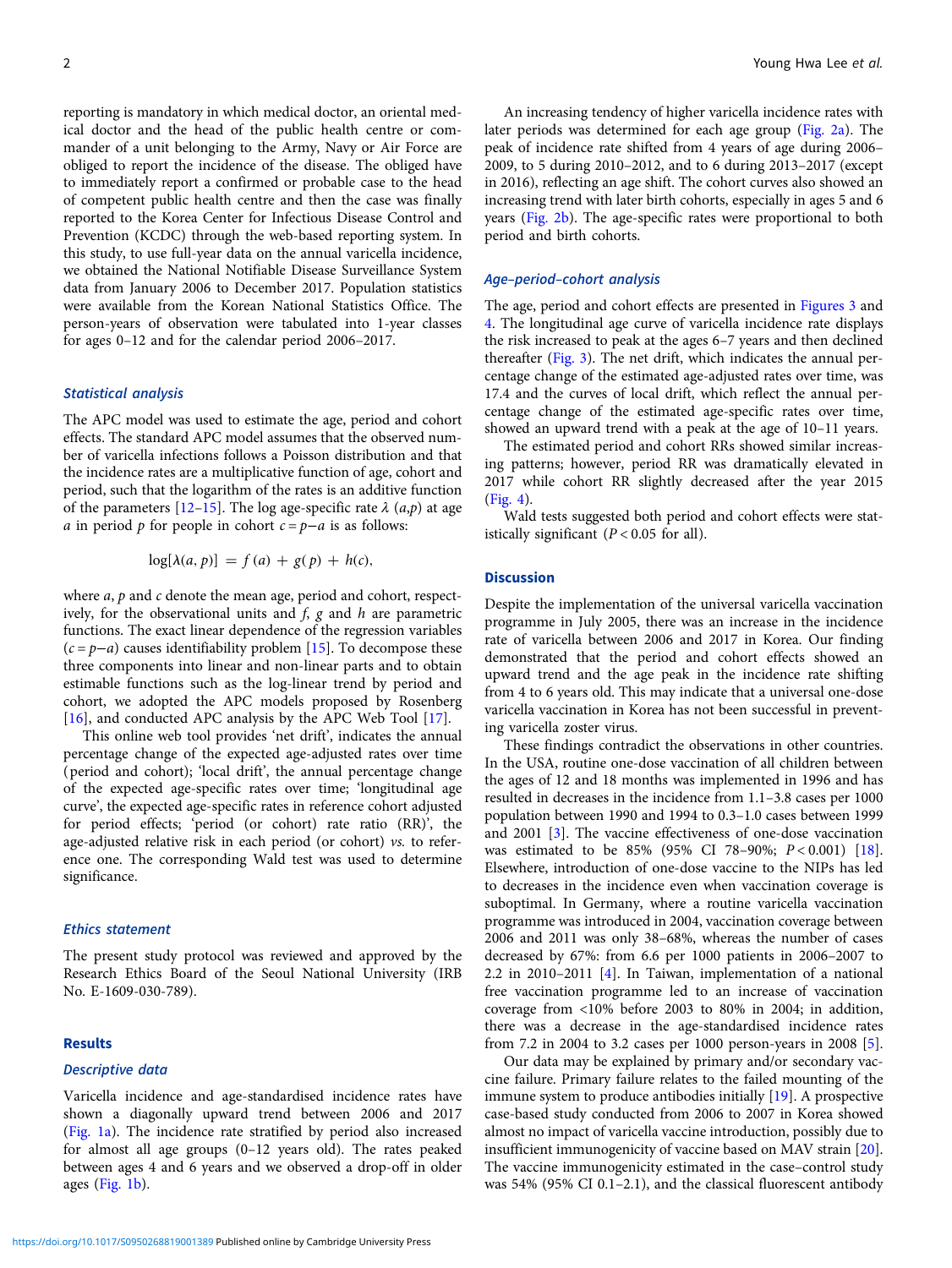<span id="page-2-0"></span>

Fig. 1. (a) Age-standardised incidence rates of varicella, 2006–2017. (b) Age-specific incidence rates of varicella, 2006–2017.

to membrane antigen (FAMA) assay revealed that the seroconversion rate was 76.7%.

Secondary failure refers to the waning of vaccine-induced immunity over time [[19](#page-6-0)]. Recent studies suggest that one-dose varicella vaccination has limited effectiveness to prevent outbreaks in mass gatherings or schools. In the USA, after the introduction of varicella vaccine, there was a substantial difference in the vaccine's effectiveness in the first year after vaccination (97%)

and in years 2–8 after vaccination  $(84\%, P = 0.003)$  [\[21](#page-6-0)]. Another retrospective cohort study involving students attending elementary school suggested that 99% of one-dose vaccination coverage was not sufficient to prevent varicella outbreaks [\[22](#page-6-0)]. A longitudinal seroprevalence study in Korea showed a progressive decrease of the seropositivity rates following vaccination: 65% at age 1 year, 59% at age 2 years, 53% at age 3 years and 49% at age 4 years [[23\]](#page-6-0). One may also postulate that one dose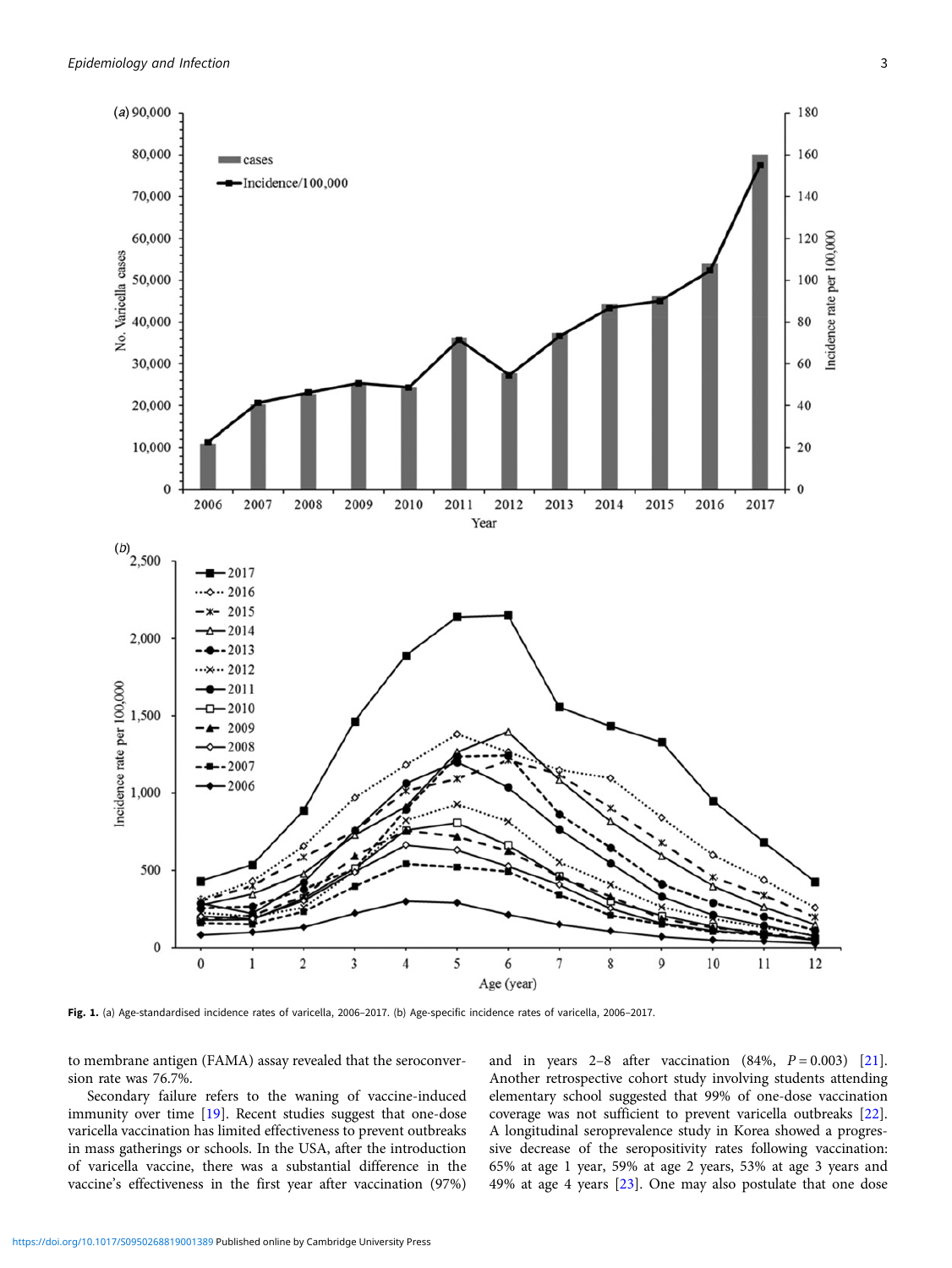<span id="page-3-0"></span>

Fig. 2. (a) Age-specific incidence rates of varicella by period, 2006-2017. (b) Age-specific incidence rates of varicella by birth cohort, 2006-2017.

of varicella vaccination may result in secondary vaccine failure, or waning of immunity over time. In one study from Korea that determined seroprevalence using the FAMA and ELISA assays showed a decreasing trend in geometric mean titres according to the interval since vaccination over time [[24\]](#page-6-0). A cross-sectional study in four Korean hospitals tested the seroprevalence of 887 patients in which overall 87.6% had anti-VZV IgG antibody [[25](#page-6-0)]. The prevalence of anti-VZV IgG antibody was 75% during the first 3 months of age, but decreased to 13.6% at 12 months of age. Anti-VZV IgG antibody prevalence increased first at 1–2 years of age and then at 5–6 years of age. It is unclear if the increase in 5–6 years of age resulted from second vaccinations which are not supported by the government, or was from boostered from the natural transmission of the virus. But overall, the seroprevalence rate exceeded 90% in subjects over 11 years of age. Another study investigating residual serum from diagnostic laboratories in Korea showed an increase in seroprevalence by age as 67.3% of subjects 1–4 years of age were seropositive whereas 94.2% of subjects 10–14 years of age were seropositive [[26\]](#page-6-0). The decreasing trend of antibody level may explain the continuing increase of varicella in all given cohorts despite the introduction of the vaccine into the national immunisation programme. According to Lee et al. [[27\]](#page-6-0), varicella vaccine effectiveness in Korea sharply declined after the third year of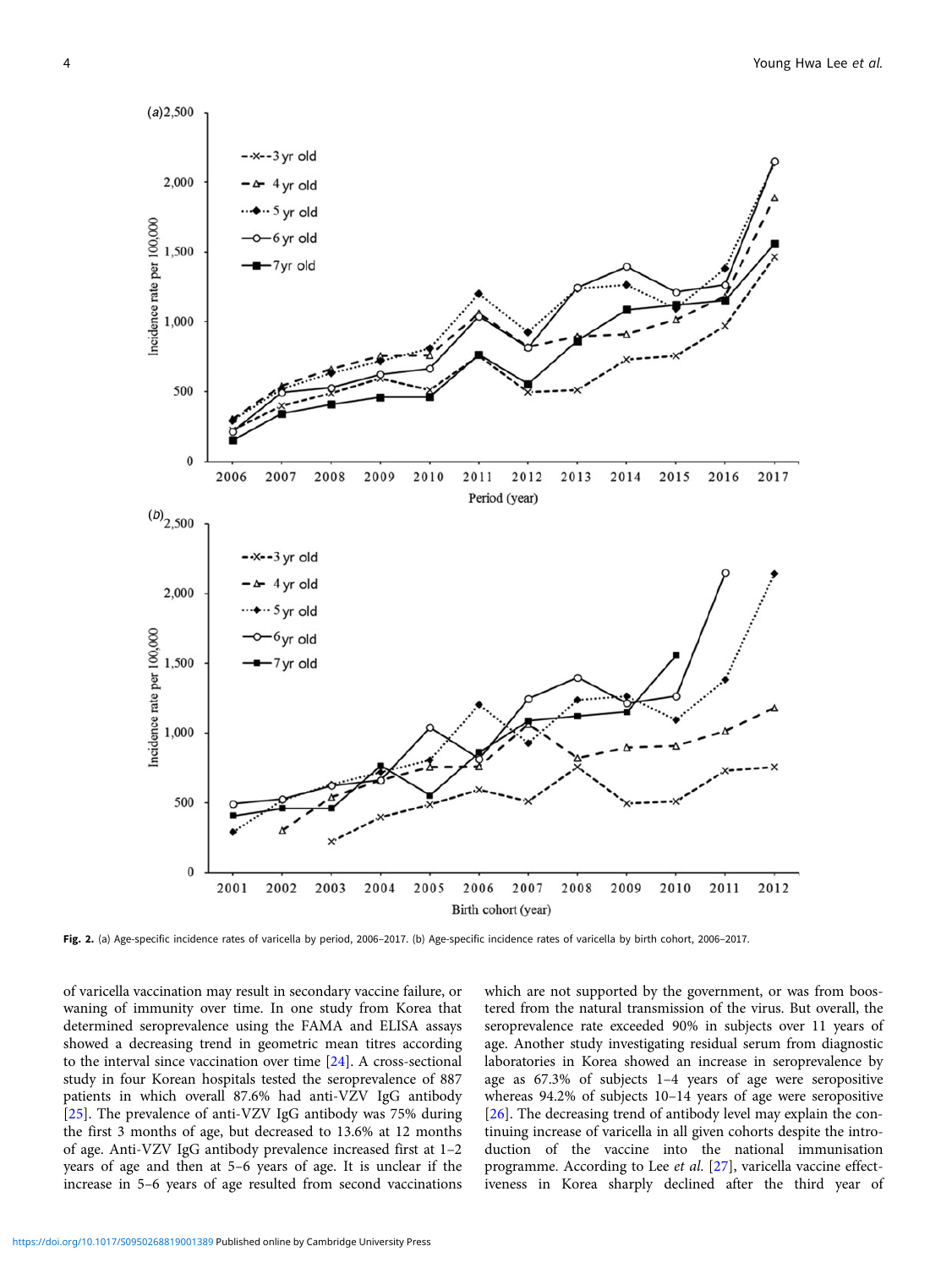<span id="page-4-0"></span>

Fig. 3. Longitudinal age curve and drifts (net drift and local drifts) obtained by age–period–cohort analyses for the incidence rate of varicella and the corresponding 95% confidence intervals, 2006–2017.

vaccination. Considering Korea's high rate of vaccine coverage, most of the varicella incidence is associated with a breakthrough case. The age peak shifting detected in Korea, in spite of a rise in the incidence rate of varicella, could be associated with secondary failure. The age shift usually occurs with a decrease in the incidence rate because one-dose varicella vaccine applied to younger children about 12–18 months of age reduces the exposure to circulating varicella zoster virus. The varicella vaccine, however, is merely effective in the early years, but, later, the incidence of breakthrough infection jumps as immunity rapidly wanes over time. Furthermore, if the vaccine has a positive effect in the attenuation of disease severity despite that the vaccination failed to protect against varicella incidence, this could lead to a growing number of breakthrough cases as being unsuccessful in isolating patients with mild symptoms. A recent cross-sectional population-based study [\[28](#page-6-0)] on 1008 reported varicella cases among children during 2015–2017 demonstrated that the risk of severe illness (mild against moderate-to-severe) was significantly decreased by 0.570 in the breakthrough group compared with the unvaccinated group. The recent increase in varicella notification may partly be associated with these attenuated varicella cases.

Historical context is important in interpreting the data. In Korea, a varicella vaccine was first licensed and distributed in the private market since 1988 [\[29](#page-6-0)]. There is no accurate data on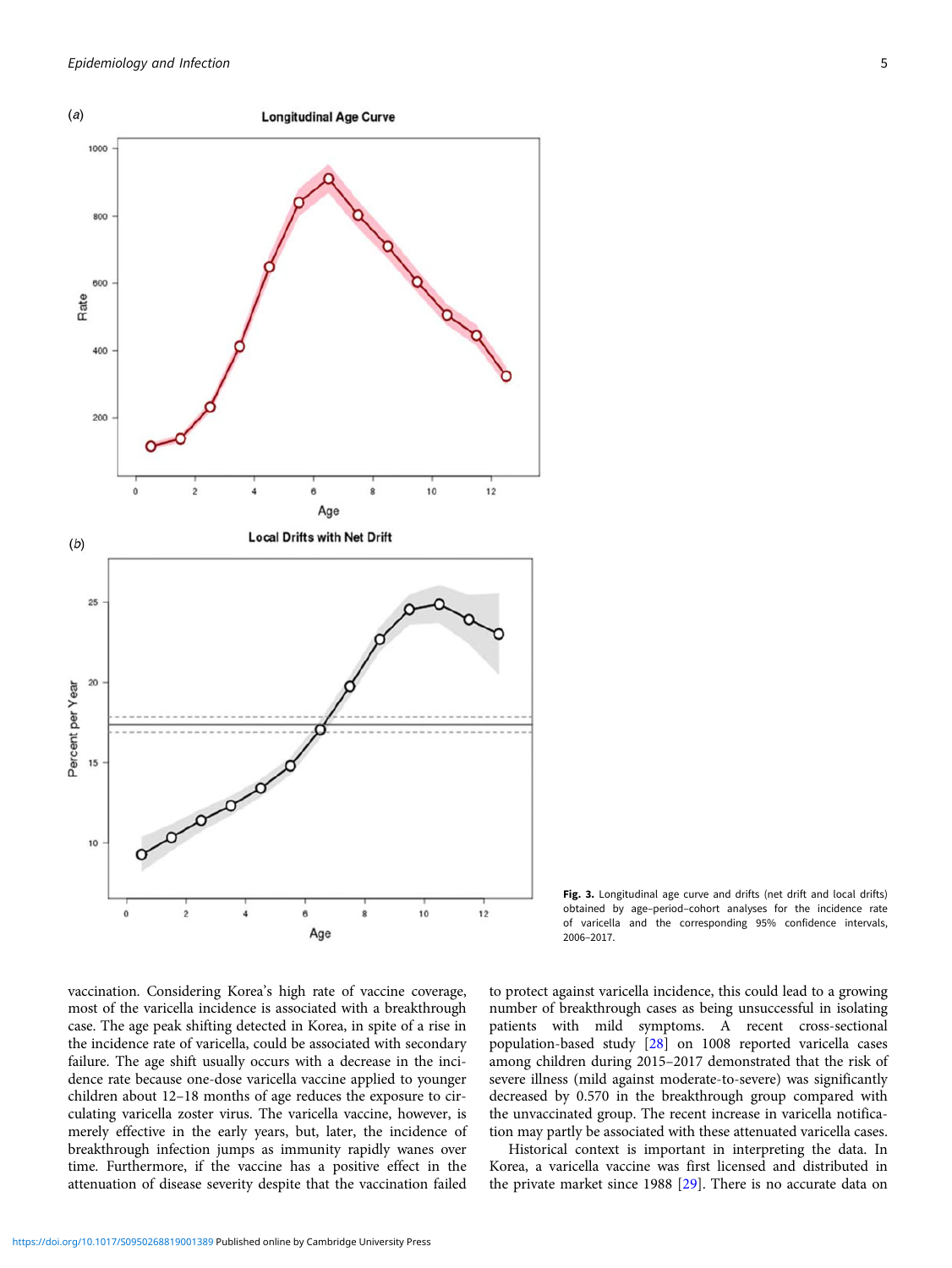<span id="page-5-0"></span>

Fig. 4. Period and cohort effects obtained by age-period-cohort analyses for the incidence rate of varicella and the corresponding 95% confidence intervals, 2006–2017.

vaccine coverage rate in the 1990s, but given the annual production volume over 500 000 doses, which is larger than the annual birth cohort of 400 000–500 000, the one-dose coverage rate may have been sustained for more than decades. The first survey to measure the vaccination coverage for varicella at regional rates was conducted in 2000 and was based on 850 children for whom vaccination record books were available. The survey revealed an overall varicella vaccination coverage of 72.5% [\[30](#page-6-0)]. In a subsequent coverage study, carried out in 2012 by face-to-face interview-based questionnaire survey among randomly selected 3393 children aged 19–83 months, coverage with the one-dose varicella vaccine was 98.9% [[7](#page-6-0)]. Given the high vaccination coverage in Koreans prior to the introduction to the NIP, the programme may have not impacted the incidence of varicella greatly.

An increase in notification rate due to reporting bias partly contributes to the rapid increase of varicella notification. In particular, observed notifications in early surveillance periods might be under-reported because national surveillance of varicella was started in 2005 when varicella vaccine was introduced to the NIP and the reporting system may not have been fully active during its initial stages. Since then, the notification system has improved to be internet-based in 2009 for clinics and hospitals in order to enhance the reporting rate by frontline doctors [\[31](#page-6-0)]. Also, amendment in the Infectious Disease Control and Prevention Act in 2016, which expanded reporting parties from medical institutions to include diagnostic laboratory agencies, might enhance the reporting rate as in the case of scarlet fever [[32\]](#page-6-0). However, increased notification would have been applied similarly to all cases and reflected as the rise of period effect over the years. Even after taking this period effect into consideration, more recent birth cohorts still showed a higher risk (Fig. 4), which cannot be fully explained by strengthened surveillance.

Our study had a limitation that lack of the incidence data before the implementation of one-dose varicella vaccine programme made it hard to evaluate the exact effectiveness of the vaccination programme. In addition, relevant data such as a change in the type of vaccines and in disease severity over time were unavailable so that the association of an increase in varicella notifications with vaccine failure was not clearly explained. The current study also limited its focus on assessing the presence of cohort effects, and further analysis of possible reasons for any actual increase requires additional data and methods such as follow-up of vaccinated children, analysis of National Health Insurance claims data and mathematical modelling. Despite these limitations, the present study is unique to evaluate the APC effects in a national varicella vaccination programme. Our data indicate that individuals in all the cohorts, as well as more recently born cohorts, have a higher incidence of varicella infection, signalling a potential need for investigation on the gap of immunity.

In conclusion, there has been an increase in the incidence of varicella among the Korean children with age peak shifting from 4 to 6 years old. Our data suggest the need for further studies on primary and secondary vaccine failure against varicella in the Republic of Korea. Future studies of vaccination effectiveness may be possible with retrospective cohort design or case–control design by combining vaccination database and medical insurance claims data. Such a study will require administrative collaborations among relevant organisations. Furthermore, studies with new data collection for case–control or cohort studies may be also conducted by developing appropriate collaboration networks of clinical institutions. In addition, the adoption of a two-dose vaccination policy should be considered after the evidence of immunogenicity provided by one-dose varicella vaccination becomes more clear and effective.

Author contributions. All authors made substantial contributions as follows: designed and conceived the study: YHL, SIC; supervised all aspects of this study: SIC; analysed the data and wrote the manuscript: YHL; revised critically the manuscript: YJC; gave the critical comments on the manuscript: Bang JH, Oh MD and Lee JK. All authors have reviewed and approved the final version of the manuscript.

Financial support. None.

Conflict of interest. None.

# **References**

1. Anon (2016) Vaccines for postexposure prophylaxis against varicella (chickenpox) in children and adults. Paediatrics & Child Health 21, 91.